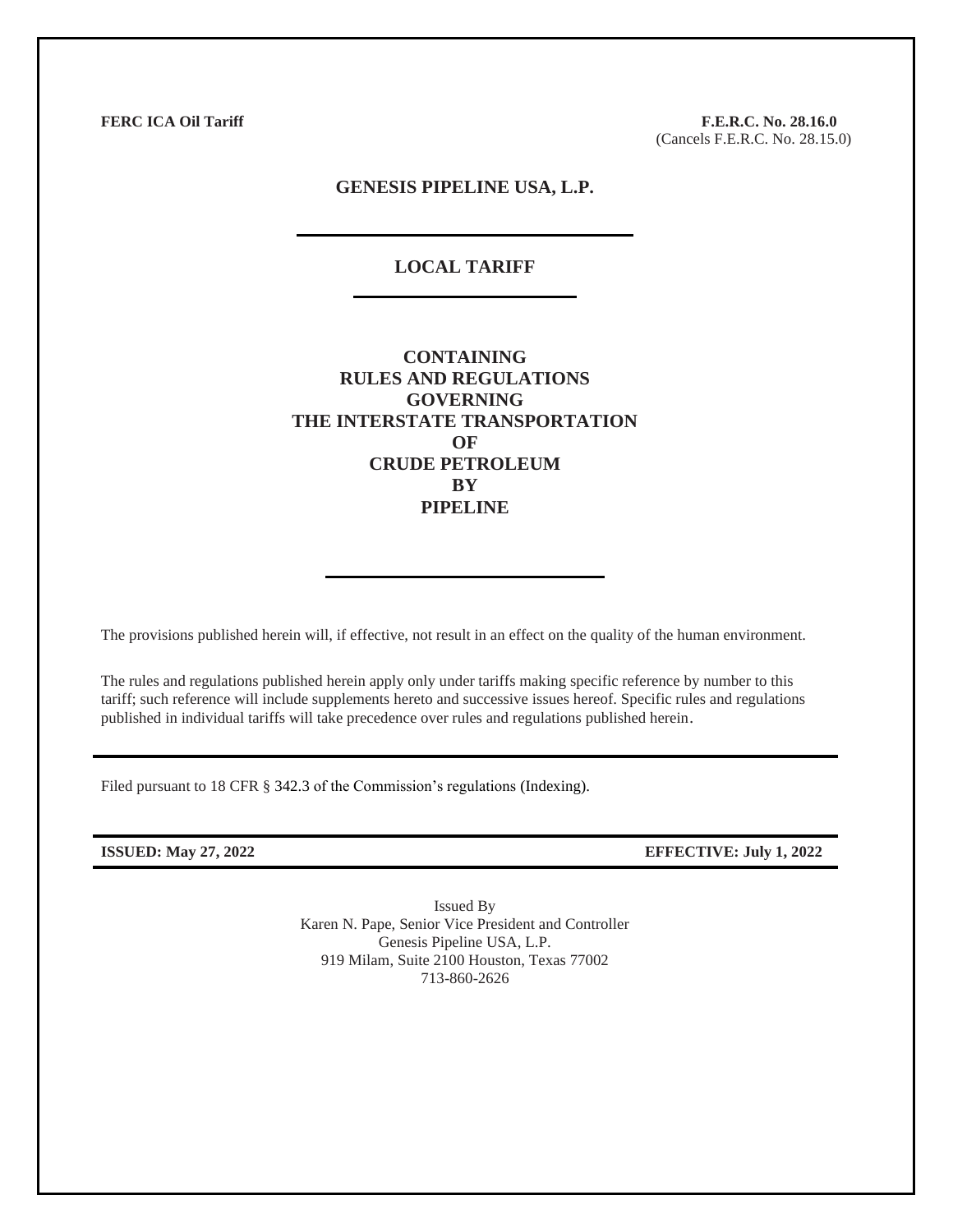# **TABLE OF CONTENTS**

| <b>SUBJECT</b>                                             | <b>Item</b><br>No. | Page<br>No.    |
|------------------------------------------------------------|--------------------|----------------|
| <b>Application of Rates</b>                                | 50                 | 7              |
| Apportionment When Nominations are in Excess of Facilities | 45                 | 6              |
| Claims, Suits and Time for Filing                          | 105                | 9              |
| Deductions and Quantities Deliverable                      | 125                | 10             |
| Definitions                                                | 5                  | $\overline{3}$ |
| Easements                                                  | 160                | 11             |
| Evidence of Receipts and Deliveries                        | 130                | 10             |
| <b>Financial Assurances</b>                                | 40                 | 6              |
| Force Majeure                                              | 100                | 9              |
| Gauging and Testing                                        | 120                | 9              |
| Indirect Petroleum Products, Shipments of.                 | 10                 | 4              |
| <b>Interruption and Curtailment</b>                        | 95                 | 9              |
| Intrasystem Change in Ownership                            | 140                | 10             |
| Liability of Carrier                                       | 55                 | 7              |
| Line Fill and Tank Bottom Inventory                        | 35                 | 6              |
| Nominations and Minimum Batch Quantity                     | 30                 | 5              |
| Notice of Arrival, Delivery at Destination                 | 75                 | 8              |
| Origin and Destination Facilities Required                 | 70                 | 8              |
| Payment of Transportation and Other Charges                | 90                 | 8              |
| Pipeage or Other Contracts                                 |                    | 11             |
| <b>Quality Testing and Verification</b>                    | 25                 | 5              |
| Rates                                                      | 165                | 11             |
| Segregation and Variations in Quality and Gravity          | 20                 | 5              |
| Shipment of Indirect Petroleum Products                    | 10                 | 4              |
| Specifications as to Quality and Legality of Shipments     | 15                 | $\overline{4}$ |
| <b>Storage in Transit</b>                                  | 150                | 11             |
| Title; Crude Petroleum Involved in Litigation              | 85                 | 8              |
| <b>Unloading and Pumping Charges</b>                       | 135                | 10             |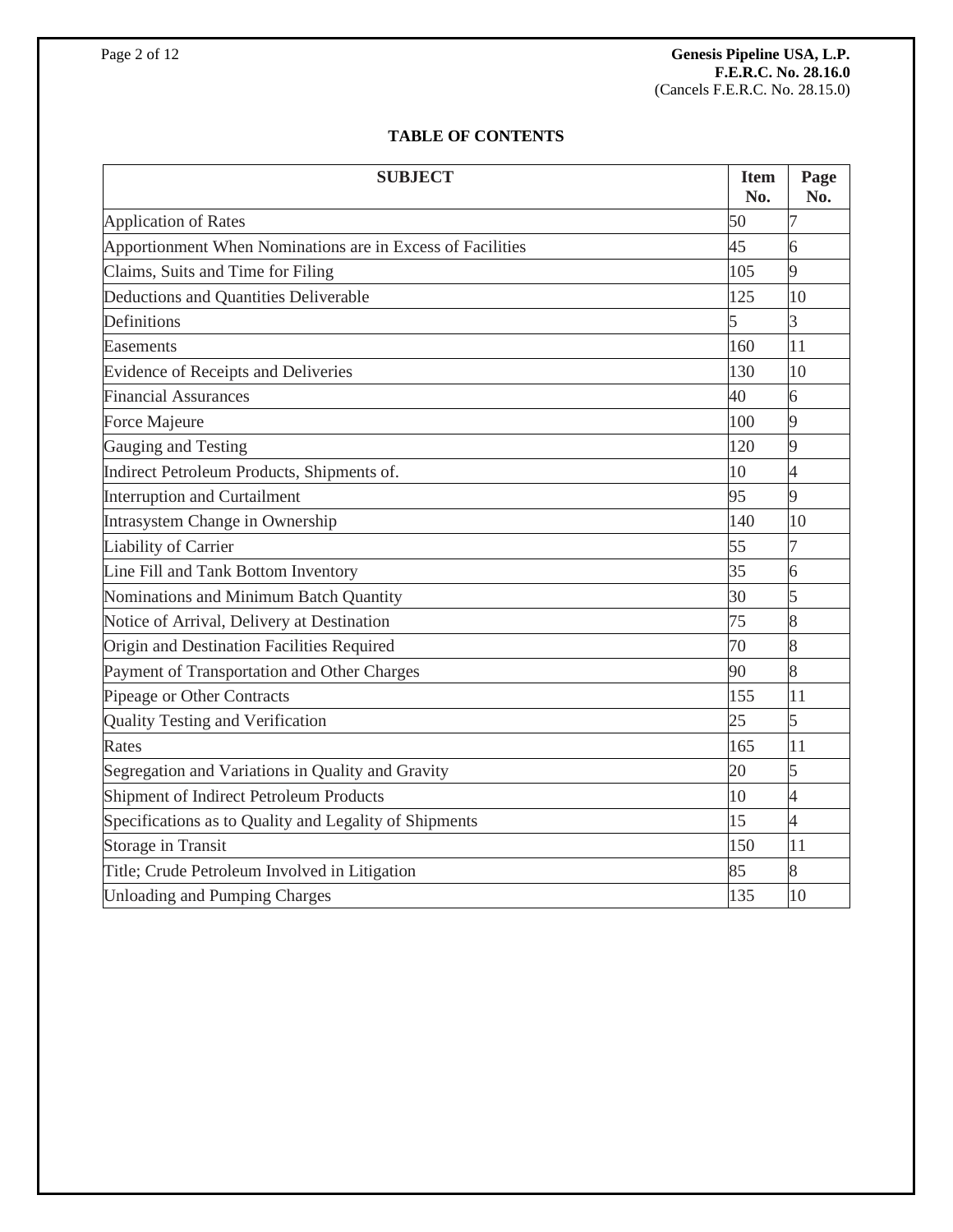## **GENERAL APPLICATION**

Carrier currently provides transportation of Crude Petroleum, between the origin and destination points subject to this tariff, solely by means of segregated batches pursuant to the minimum batch quantity and quality specifications set forth below, and does not offer common stream transportation of Crude Petroleum. Carrier reserves the right to revise this tariff at any time to provide for, among other things, common stream transportation of Crude Petroleum, or additional forms of batched transportation, including revised quality specifications applicable thereto.

## **Item No. 5. DEFINITIONS:**

"API" means American Petroleum Institute and its successor.

"A.P.I. Gravity" means gravity determined in accordance with American Society for Testing Materials (including any successor, "ASTM") Designation 4052, or any successor publication.

"Assay" means a laboratory analysis of Crude Petroleum to include the following: A.P.I. Gravity, Reid vapor pressure, composition, pour point, water and sediment content, sulfur content, viscosity, distillation, hydrogen sulfide, flash/boiling point and other characteristics as may be required by Carrier.

"Barrel" means forty-two (42) United States gallons of Crude Petroleum at a temperature of sixty degrees Fahrenheit (60° F) and zero (0) gauge pressure if the vapor pressure of the Crude Petroleum is at or below atmospheric pressure, or at equilibrium pressure if the vapor pressure of the Crude Petroleum is above atmospheric pressure.

"Carrier" means Genesis Pipeline USA, L.P.

"Consignee" means anyone to whom custody is to be given at the specific instructions of a Shipper when Crude Petroleum is delivered out of Carrier's system.

"Crude Petroleum" means the direct liquid product of oil wells, indirect petroleum products resulting either from refining crude petroleum or from the operation of gasoline recovery plants, gas recycling plants or distillate recovery equipment in gas and distillate fields, or a mixture of the direct product and indirect petroleum products.

"Nomination" means a written designation by a Shipper to Carrier of a stated quantity of Crude Petroleum to be tendered to Carrier for transportation from a specified origin point(s) to a specified destination point(s), as listed in the Table of Rates herein, over a period of one Operating Month in accordance with these rules and regulations.

"Operating Month" for a Shipper or Transferor means any calendar month in which Carrier either transports Crude Petroleum or recognizes and records a change in ownership of Crude Petroleum for the account of such Party. For purposes hereof the calendar month shall be deemed to begin at 7:00 a.m. (Central Time) on the first day of such month.

"Party" means Carrier or a Shipper or a Transferor, as applicable, and "Parties" means both Carrier and a Shipper or Carrier and a Transferor, or Carrier and a Transferee, as applicable.

"Prime Rate" means the prime rate of interest as published under "Money Rates" in the Wall Street Journal.

"Shipper" means the Party that uses Carrier's system for the transportation of Crude Petroleum subject to and in accordance with these rules and regulations, any TSA, and the applicable rate on the Table of Rates herein.

"Tender" means an offer by a Shipper to Carrier of a stated quantity of Crude Petroleum for transportation from a specified origin point(s) to a specified destination point(s) listed in the Table of Rates herein.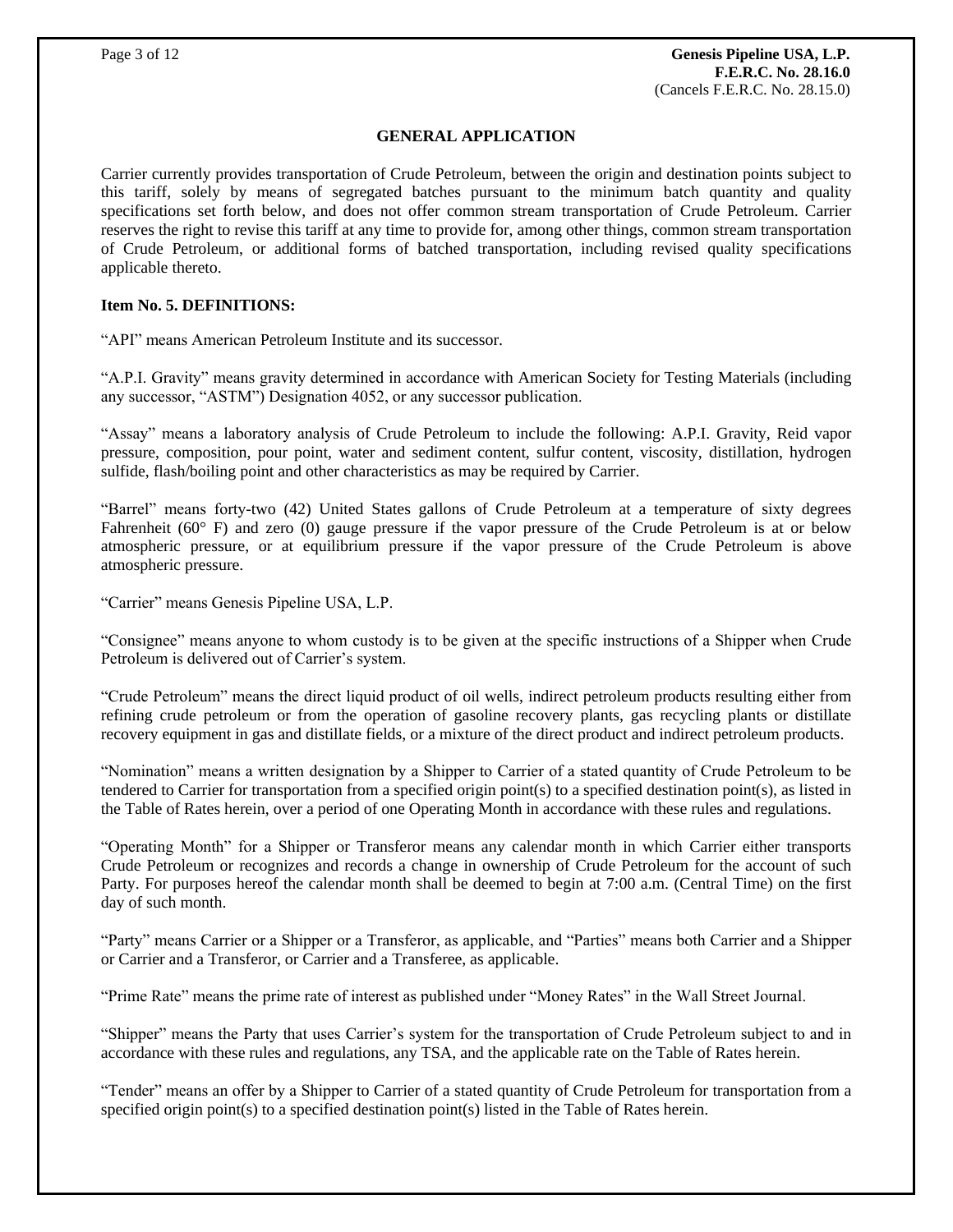"Transferee" means the Party to whose account ownership of Crude Petroleum is transferred by Transferor upon the Carrier's approval.

"Transferor" means the Party who requests Carrier to recognize and record a change in ownership of Crude Petroleum from its account to a designated Transferee's account.

"TSA" means a transportation services agreement between a Shipper and Carrier. In the event of a conflict between the provisions of these rules and regulations and a TSA, these rules and regulations shall control, to the extent of such conflict, insofar as such conflict relates to the transportation of Crude Petroleum.

**Item No. 10. SHIPMENT OF INDIRECT PETROLEUM PRODUCTS:** Indirect petroleum products will be accepted for transportation only on condition that they have been mixed with direct products of oil wells, or on condition that they can be mixed with direct products of oil wells in the tanks or lines of Carrier at the point tendered, and provided that both the indirect products and the direct oil well products with which they are so mixed are owned by the same Shipper and are consigned to the same destination. Carrier reserves the right to require that all deliveries of indirect petroleum products with a vapor pressure in excess of atmospheric pressure be made from pressurized tanks. Shipper shall provide arrangements whereby such tanks shall be kept under constant pressure during the time liquid is being run from said tanks by charging, from an external source, the vapor space of the tanks with vapors of the same indirect petroleum being run.

**Item No. 15. SPECIFICATIONS AS TO QUALITY AND LEGALITY OF SHIPMENTS:** Carrier shall have no obligation to accept, transport, or deliver any commodity other than Crude Petroleum that meets the quality specifications herein, and Shipper shall not tender to Carrier Crude Petroleum that does not meet such specifications; provided, however, that to the extent a TSA contains more restrictive and/or additional quality specifications than the specifications set forth in A-F below, the quality specifications in the TSA shall control. Except where Carrier determines, in its sole discretion, that accepting non-conforming Crude Petroleum for transportation will not adversely affect its system operations, Carrier will not knowingly accept any Crude Petroleum offered for transportation other than good and merchantable Crude Petroleum of acceptable character which, when measured and tested by Carrier or Carrier's representative at the receipt point, meets all of the following specifications:

- A. Sulfur content by weight not greater than seven percent (7%).
- B. A.P.I. Gravity of at least 17 degrees.
- C. Reid vapor pressure not greater than 11.0 psia measured at 37 degrees Celsius or 100 degrees Fahrenheit.
- D. Viscosity not greater than 500 cSt at 25 degrees Celsius or 77 degrees Fahrenheit and not greater than 250 cSt at 40 degrees Celsius or 104 degrees Fahrenheit.
- E. Pour point not greater than -7 degrees Celsius or 20 degrees Fahrenheit.
- F. Basic sediment, water or other impurities less than one percent (1%) by volume.

Crude Petroleum delivered to Carrier's facilities which does not meet the foregoing quality specifications (the "Quality Specifications") may, at Carrier's election, be deemed non-conforming. In addition to the Quality Specifications, Carrier reserves the right to reject Crude Petroleum containing physical or chemical characteristics that may render such Crude Petroleum not readily transportable by Carrier or that may otherwise cause disadvantage to Carrier. Further, Carrier shall reject Crude Petroleum containing contaminants including, but not limited to, chemicals such as chlorinated and/or oxygenated hydrocarbons and/or heavy metals such as lead and/or vanadium or which, in Carrier's reasonable opinion constitutes or may constitute a hazard to personnel or equipment or gives Carrier reasonable grounds of apprehension of loss or damage to any person, or other products or property. If, upon investigation, Carrier determines that a Shipper has delivered to Carrier's facilities contaminated, non-conforming or hazardous Crude Petroleum, such Shipper will be excluded from further entry into the applicable segments of Carrier's system until such time as the Quality Specifications and the other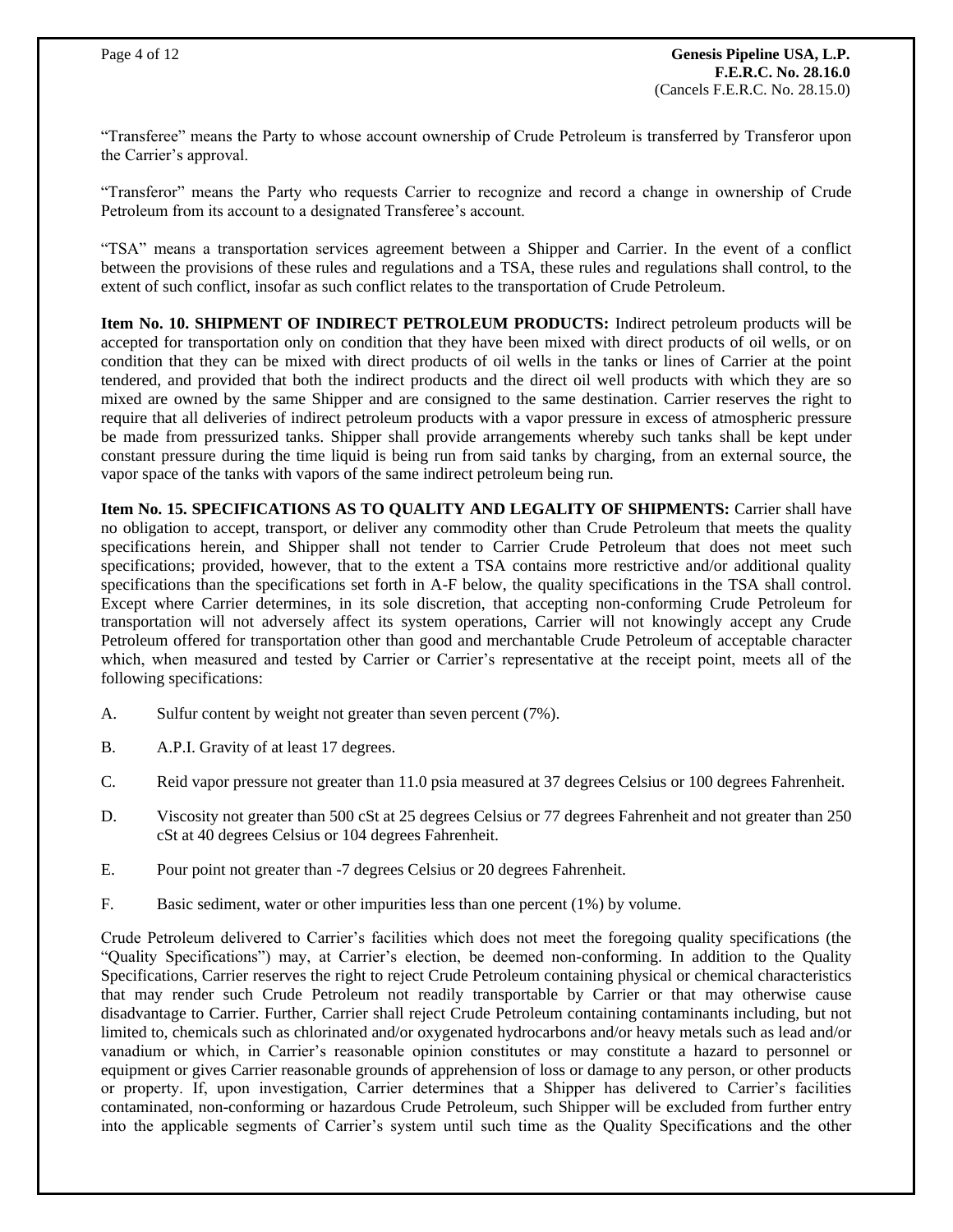conditions specified above are met. Any liability associated with contaminated, non-conforming or hazardous Crude Petroleum or disposal of any contaminated, non-conforming or hazardous Crude Petroleum shall be borne by the responsible Shipper.

**Item No. 20. SEGREGATION AND VARIATIONS IN QUALITY AND GRAVITY**. Carrier offers transportation service pursuant to these rules and regulations solely by means of segregated batches. Carrier will endeavor, pursuant to accepted pipeline industry operating practices, to make delivery of Crude Petroleum at the destination point specified in Shipper's Nomination which is substantially the same Crude Petroleum as that received from Shipper at the point of origin. For such segregated batches, Shipper must provide Crude Petroleum in such quantities and at such specified times as may be necessary to permit such segregated shipments to be transported by Carrier's facilities. As a condition to Carrier's acceptance of its Nomination for transportation, Shipper (as well as its Consignee and any Transferor and Transferee associated with the nominated shipment) agrees that Carrier will not be liable for failure to deliver the identical Crude Petroleum, or for any variations in the Quality Specifications and/or gravity of Crude Petroleum occurring while such segregated shipment is in Carrier's custody.

**Item No. 25. QUALITY TESTING AND VERIFICATION:** Upon request of Carrier, Shipper is required to furnish Crude Petroleum Assays so that quality determinations can be made. Carrier reserves the right to approve of an independent laboratory to be used to providing the Assay. If Carrier determines that Shipper's Crude Petroleum does not meet the Quality Specifications, contains contaminants or hazardous substances, or in the opinion of Carrier, differs materially in character from Crude Petroleum being transported by Carrier, transportation may be refused or offered under such terms and conditions as agreed to by Carrier and Shipper.

Carrier reserves the right to sample Crude Petroleum of Shipper without prior notice at facilities that connect to Carrier's system, and shall have the right to ingress and egress upon the property of Shipper or Shipper's designee for such purpose. If, upon investigation, Carrier determines the Crude Petroleum does not conform to the Quality Specifications and Carrier has not been given prior notice, or if the Crude Petroleum contains contaminated or hazardous substances, which, in the opinion of Carrier, may materially affect the quality of Crude Petroleum or Carrier's operations, Shipper will be liable for the cost of Carrier's investigation in addition to other remedies specified in these rules and regulations.

Carrier may, without prior notice, advise Shippers as to the specific results of any Assay.

The test method(s) used in any Assay shall comply with industry practice and accepted standards, including the methods published by the ASTM, the API, and the United States Environmental Protection Agency. Carrier may waive the requirement for any specific test to be included in an Assay. In the event of a discrepancy or conflict between the results of Carrier's Assay and the Assay of Shipper, the results of Carrier's Assay shall prevail.

**Item No. 30. NOMINATIONS AND MINIMUM BATCH QUANTITY:** The Carrier is under no obligation to accept a Tender of Crude Petroleum for shipment for any Operating Month unless Shipper submits its Nomination to Carrier in writing by 7:00 a.m. Houston, Texas time on or before the  $25<sup>th</sup>$  day of the preceding calendar month. Such Nomination shall specify the volume of Crude Petroleum for such upcoming month and the timing of such deliveries, the quality specifications of such Crude Petroleum, an appropriate Materials Safety Data Sheet and any other pertinent information, including all documentation required by law concerning the receipt, handling and storage of the Crude Petroleum.

Crude Petroleum tendered for shipment through the lines of Carrier will be received if Shipper gives 48 hours advance written notice of the following information with respect to the Crude Petroleum being transported: the quality specifications of the Crude Petroleum, the proposed date and time of physical delivery to Carrier of quantities tendered for transportation, the point of receipt, the point of delivery, the Consignee, the volume of such delivery as well as providing any documentation required by law. Carrier may refuse to accept Crude Petroleum for transportation unless satisfactory evidence is furnished that Shipper or Consignee has made provisions for prompt receipt thereof at destination.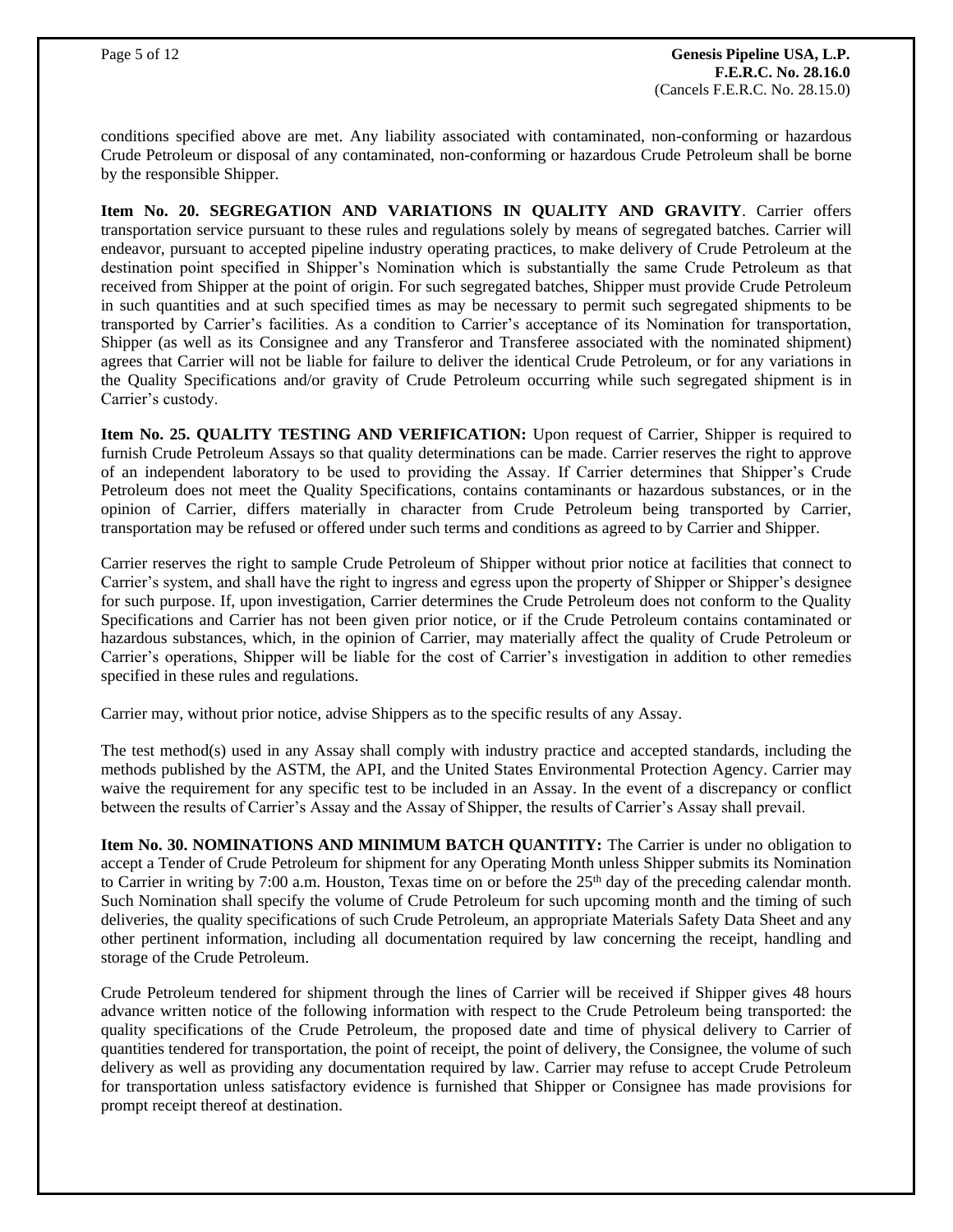A Nomination shall be accepted only when the total quantity of Crude Petroleum shall be made available by Shipper on a ratable basis over the course of the Operating Month, or in such quantities and at such times specified by Carrier.

Carrier shall not be obligated to accept a Nomination, or to receive a Tender, for a segregated batch in a quantity less than fifty thousand (50,000) Barrels.

Crude Petroleum will be transported only under a Nomination accepted by Carrier from origins to destinations when a tariff covering such pipeline movement is lawfully in effect and on file with the FERC as to interstate traffic and with the appropriate state commission as to intrastate traffic.

**Item No. 35. LINE FILL AND TANK BOTTOM INVENTORY:** Except as otherwise provided in the rate table, Carrier shall provide the Crude Petroleum necessary for pipeline fill, unavailable stocks below tank connections, and reasonable additional minimum quantities required for the efficient operation of Carrier's system.

**Item No. 40. FINANCIAL ASSURANCES:** Carrier may at any time and from time to time request, and Shipper shall provide promptly if Carrier so requests, financial security for the payment of charges to be paid by Shipper to Carrier for transportation service ("Financial Assurances"). If requested by Carrier, Shipper's Financial Assurances must be provided to Carrier prior to Carrier accepting Shipper's initial Nomination for transportation of Crude Petroleum. Carrier shall thereafter have the option to refuse Nominations, in whole or in part, from Shipper, and to suspend further receipts and deliveries, until adequate Financial Assurances are provided. Shipper shall provide notice of any change in its financial situation that would adversely affect Shipper's ability to pay Carrier for transportation service hereunder.

The Financial Assurances that Carrier may request from Shipper shall include, but shall not be limited to, the following:

- 1. Prepayment of the charges applicable to such volumes nominated by Shipper; or
- 2. An irrevocable letter of credit or other equivalent financial guarantees satisfactory to Carrier, which shall remain in effect until payment in full for all service has been received by Carrier, at which time Carrier shall, upon request, return and/or cancel such letter of credit or equivalent financial guarantee forthwith. The following must be acceptable to Carrier: (i) the terms of any letter of credit; (ii) the adequacy of any equivalent financial guarantees; and (iii) the identity of the issuing institution of any letter of credit or equivalent financial guarantee.

## **Item No. 45. APPORTIONMENT WHEN NOMINATIONS ARE IN EXCESS OF CAPACITY:**

(a) When, based upon all valid Nominations submitted by Shippers in compliance with these rules and regulations, the total volumes nominated for transportation on a line segment exceed the capacity of such line segment, based on Carrier's determination as to the operationally available capacity of such line segment, the transportation furnished by Carrier shall be apportioned among all Shippers on an equitable basis. Line segments will be prorated separately if necessary.

(b) Available capacity in each segment will be allocated among "Regular Shippers" (as defined below) and any "New Shippers" (as defined below) as follows:

- 1. Up to ninety percent (90%) of the available capacity will be allocated to Regular Shippers on a pro-rata basis using the lesser of volumes nominated or their Representative Volume (as defined below).
- 2. Up to ten percent (10%) of the available capacity will be allocated to New Shippers, if any, on the lesser of volumes nominated or a pro-rata share of such capacity based on the number of New Shippers submitting Nominations.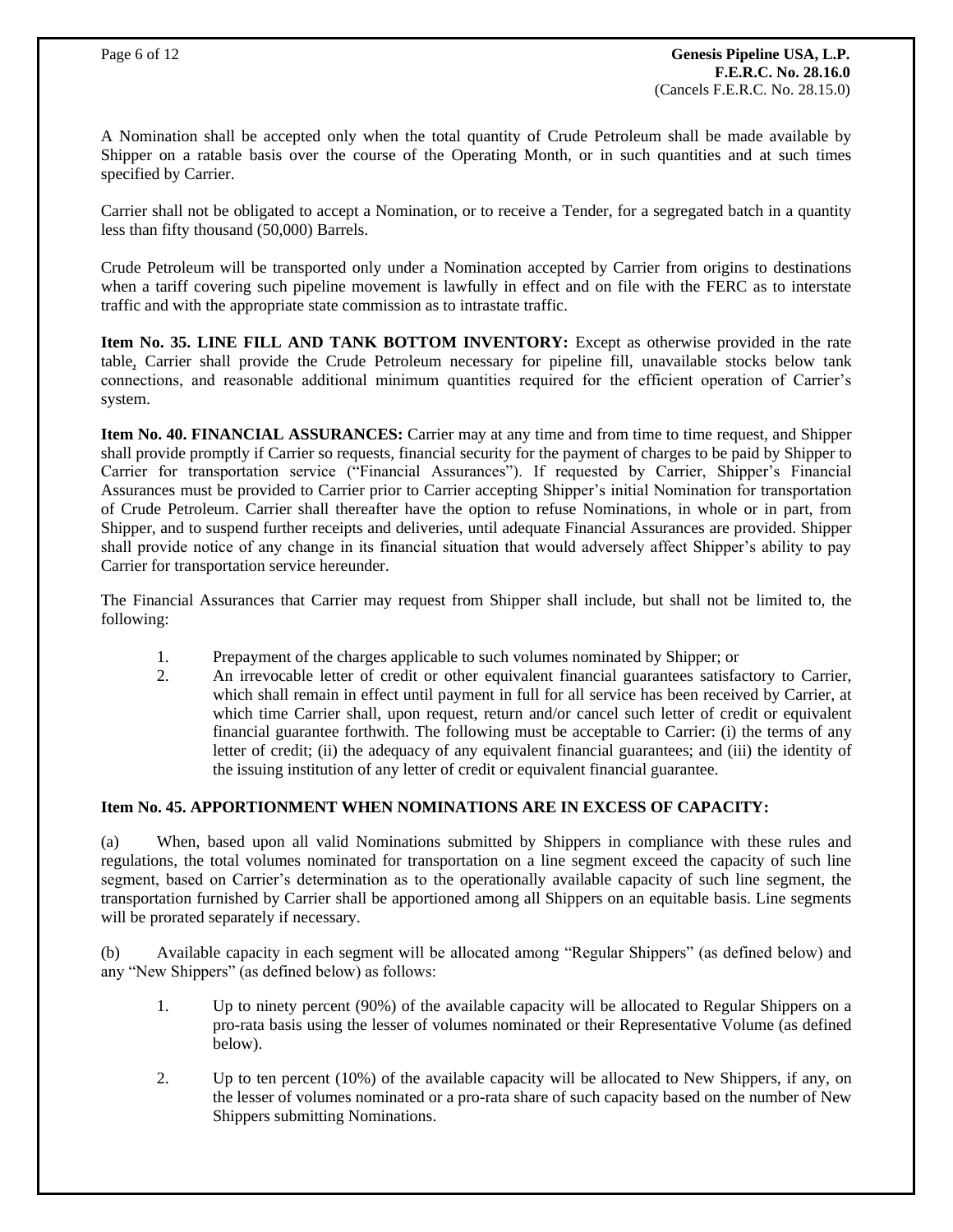3. Any remaining available capacity will be allocated among all Shippers on a pro-rata basis using the volume of Nominations that remains unfulfilled, if any.

(c) For purposes of this Item No. 45, "Representative Volume" means the monthly average of Shipper's twelve consecutive month volumes for such segment consisting of (a) the current Nomination for the next Operating Month, (b) the accepted Nomination for the instant Operating Month and (c) the net volume received from such Shipper by Carrier in the ten Operating Months immediately prior to the instant month. A Shipper that signs a TSA with respect to a particular segment(s) shall have a Representative Volume for the first year of service equal to the volume specified in its TSA.

(d) A "Regular Shipper" is any Shipper having a record of movements in the line segment being prorated, during each month of the preceding twelve months. A "New Shipper" is a Shipper who is not a Regular Shipper on such segment. In no event will any portion of capacity allocated to a New Shipper be used in such a manner that it will increase the allocated capacity of another Shipper beyond the allocated capacity that Shipper is entitled to under the provisions stated in this Item No. 45. Carrier may require written assurances from responsible officials of Shippers regarding use of allocated capacity stating that this requirement has not been violated.

(e) Each Shipper shall be required to certify that it is not engaging in any device, scheme or arrangement whatsoever to make its allocated capacity available to another Shipper before Carrier will accept a Nomination from such Shipper. In the event any Shipper shall receive and use any allocated capacity from a Shipper, then in the month following discovery of such violation, the allocated capacity of such Shipper will be reduced to the extent of the excess capacity made available and the allocated capacity of such Shipper will be reduced to the extent of excess capacity used.

(f) Each New Shipper whose Representative Volume consists only of the current Nomination for the next Operating Month shall be required to certify that it is not affiliated with any other Shipper before Carrier will accept a Nomination from such Shipper. For purposes of this provision, the term "affiliate" includes any person or entity that, directly or indirectly, controls another Shipper, is controlled by another Shipper, or is controlled by the same person or entity that controls another Shipper, and the term "control" means the possession, directly or indirectly, of the power to direct or cause the direction of the management and policies of any person or entity whether through the ownership of voting securities or by contract or otherwise.

(g) No Nominations shall be considered beyond the amount that the nominating party has readily accessible for shipment. If a Shipper is unable to deliver Crude Petroleum equal to the volume allocated to it, Carrier will reduce that Shipper's capacity otherwise allocated for the succeeding month by the amount of allocated capacity not utilized during the preceding month if apportionment is necessary.

**Item No. 50. APPLICATION OF RATES:** Crude Petroleum accepted for transportation shall be subject to the rates in effect on the date of receipt by Carrier, irrespective of the date of the Nomination.

**Item No. 55. LIABILITY OF CARRIER:** Carrier in possession of Crude Petroleum shall not be liable for any loss thereof; damage thereto; or delay caused by fire, storm, flood, epidemics, Act of God, riots, strikes, insurrection, rebellion, war, act of the public enemy, quarantine, the authority of law, requisition or necessary of the Government of the United States in time of war or default of Shipper, Transferee or Consignee or from any other cause not attributable to the negligence of the Carrier, except as otherwise provided in Shipper's TSA. In case of loss of any Crude Petroleum from any such causes, after it has been received for transportation and before the same has been delivered to Consignee, Shipper shall stand a loss in such proportion as the amount of its shipment, already delivered to Carrier, bears to all of the Crude Petroleum then in the custody of Carrier, for shipment via the lines or other facilities in which the loss or damage occurs, and Shipper shall be entitled to have delivered only such portion of its shipment as may remain after deduction of its due proportion of such loss, but in such event Shipper shall be required to pay charges only upon the quantity delivered.

**EXCEPT AS AGREED TO BY SHIPPER AND CARRIER IN WRITING, CARRIER'S LIABILITY FOR DAMAGES HEREUNDER IS LIMITED TO DIRECT, ACTUAL DAMAGES ONLY AND CARRIER SHALL NOT BE LIABLE TO SHIPPER FOR SPECIFIC PERFORMANCE, LOST PROFITS OR**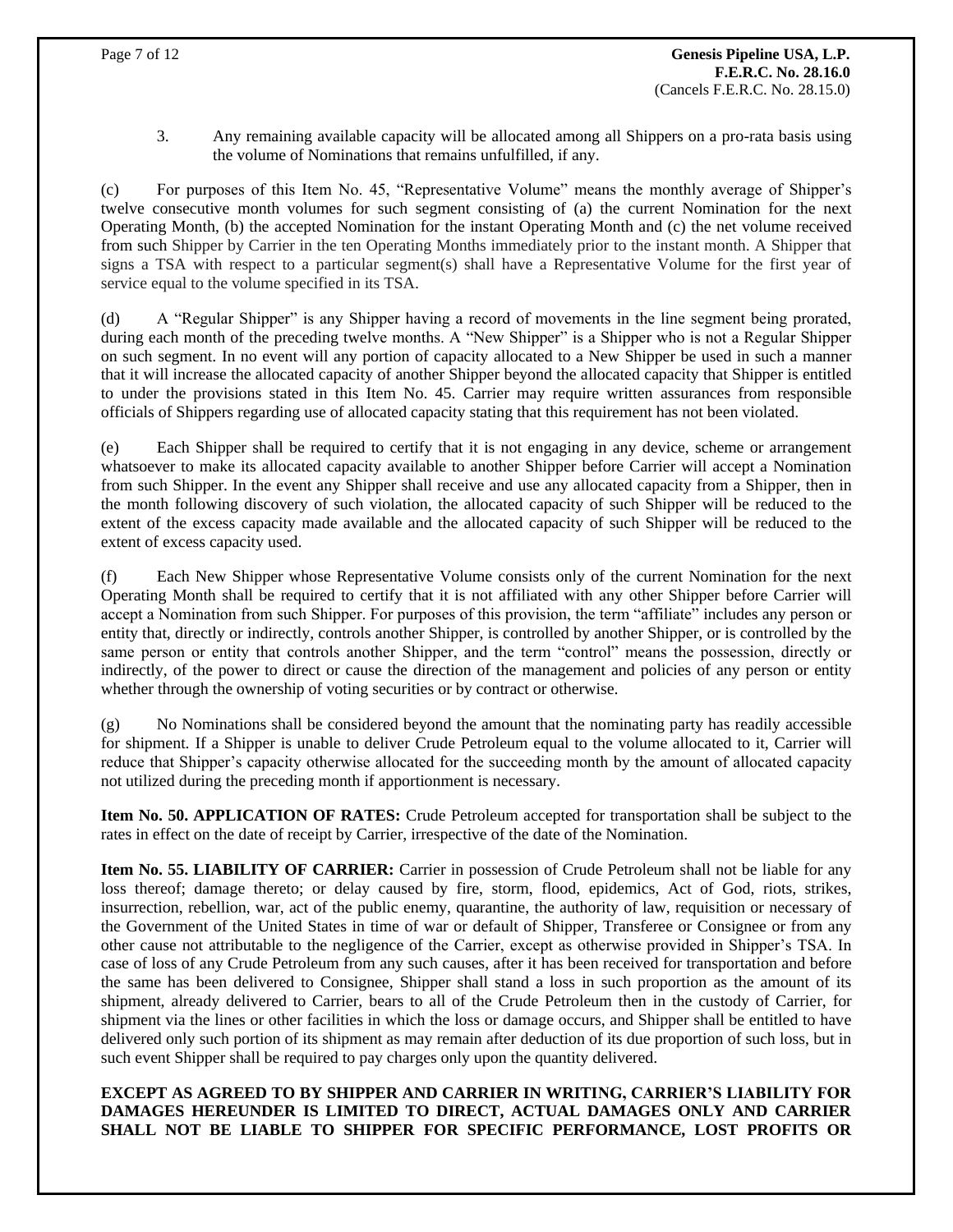**OTHER BUSINESS INTERRUPTION DAMAGES OR SPECIAL, CONSEQUENTIAL, PUNITIVE, EXEMPLARY OR INDIRECT DAMAGES, IN TORT, CONTRACT OR OTHERWISE, OF ANY KIND, ARISING OUT OF OR IN ANY WAY CONNECTED WITH THE PERFORMANCE, THE SUSPENSION OF PERFORMANCE, THE FAILURE TO PERFORM, OR THE TERMINATION OF THE SERVICES CONTEMPLATED HEREBY, EVEN IF IT HAS BEEN ADVISED OF THEIR POSSIBLE EXISTENCE.**

**NOTWITHSTANDING ANYTHING HEREIN TO THE CONTRARY, EACH SHIPPER AND ITS AFFILIATES' SOLE AND EXCLUSIVE REMEDY FOR CRUDE PETROLEUM LOSSES SHALL BE LIMITED TO THE VALUE OF THE CRUDE PETROLEUM LOST (DETERMINED BY SUCH METHODS AS MAY REASONABLY BE DETERMINED BY CARRIER, TO THE EXTENT NOT OTHERWISE PROVIDED IN SUCH SHIPPER'S TSA, IF ANY) AND SHALL NOT INCLUDE ANY SPECIAL, CONSEQUENTIAL, PUNITIVE, EXEMPLARY OR INDIRECT DAMAGES, INCLUDING LOST PROFITS OR OTHER BUSINESS INTERRUPTION DAMAGES, IN TORT, CONTRACT OR OTHERWISE, OF ANY KIND.**

**Item No. 70. ORIGIN AND DESTINATION FACILITIES REQUIRED:** Carrier will receive Crude Petroleum only at established origin points on its system, only when tendered for shipment to established destination points on Carrier's system, and only when Shipper has provided satisfactory facilities for handling receipts and deliveries, consistent with the minimum batch quantity specified in Item No. 30. Crude Petroleum will be received at established origin points only from pipelines, tanks, or other facilities which are provided by Shipper, or connecting carrier. Shipper or Shipper's representative, as applicable, shall be required, at Carrier's request, to enter into a connection agreement governing the responsibilities associated with the design, fabrication, installation, construction, ownership, and operations of the interconnection between Carrier and Shipper or Shipper's representative, as the case may be, in form and substance acceptable to Carrier, in its sole discretion. Carrier will determine and advise Shippers of the size and capacity of pipelines, tanks, and other pertinent facilities to be provided at an established point of origin to meet the operating conditions of Carrier's facilities at such point.

**Item No. 75. NOTICE OF ARRIVAL, DELIVERY AT DESTINATION:** After a shipment has had time to arrive at destination, and on 24 hours' notice to Consignee, Carrier may begin delivery of such shipment to Consignee at Carrier's current rate of pumping. If Shipper or Consignee is unable or refuses to receive said shipment, a demurrage charge of two and five-tenths cents (2.5 cents) per Barrel per 24 hours shall accrue from the time said notice expires, on that part of such shipment which is not received by Consignee. After expiration of said 24-hour notice, Carrier's liability for loss, damage or delay with respect to Crude Petroleum offered for delivery but not taken by Shipper or Consignee shall be that of a warehouseman only. Carrier reserves the right, if deemed necessary to clear its pipeline system, to make arrangements for disposition of the Crude Petroleum. Any expenses incurred by Carrier in making such arrangements shall be borne by Shipper or Consignee.

**Item No. 85. TITLE; CRUDE PETROLEUM INVOLVED IN LITIGATION:** Carrier shall not be obligated to accept any Crude Petroleum, when nominated for transportation, which may be involved in litigation, or the title of which may be in dispute, or which may be encumbered by a lien or charge of any kind (except for liens for borrowed money or arising under applicable laws), and Carrier may require of Shipper satisfactory evidence of its perfected and unencumbered title or satisfactory indemnity bond to protect Carrier. By nominating Crude Petroleum for transportation, Shipper warrants and guarantees that Shipper has good title thereto and agrees to hold Carrier harmless for any and all loss, cost, liability, damage and/or expense resulting from failure of title thereto; provided, that acceptance for transportation shall not be deemed a representation by Carrier as to title.

**Item No. 90. PAYMENT OF TRANSPORTATION AND OTHER CHARGES:** Shipper or Consignee shall pay all applicable transportation charges, and all other lawful charges accruing on Crude Petroleum delivered to and accepted by Carrier for shipment, and if required, shall prepay or guarantee the same before acceptance by the Carrier, or pay the same before delivery. Carrier shall have a lien on all Crude Petroleum in its possession belonging to Shipper or Consignee to secure the payment of any and all unpaid transportation charges, or any lawful charges that are due Carrier that are unpaid by Shipper or Consignees, and may withhold such Crude Petroleum from delivery until all unpaid charges have been paid.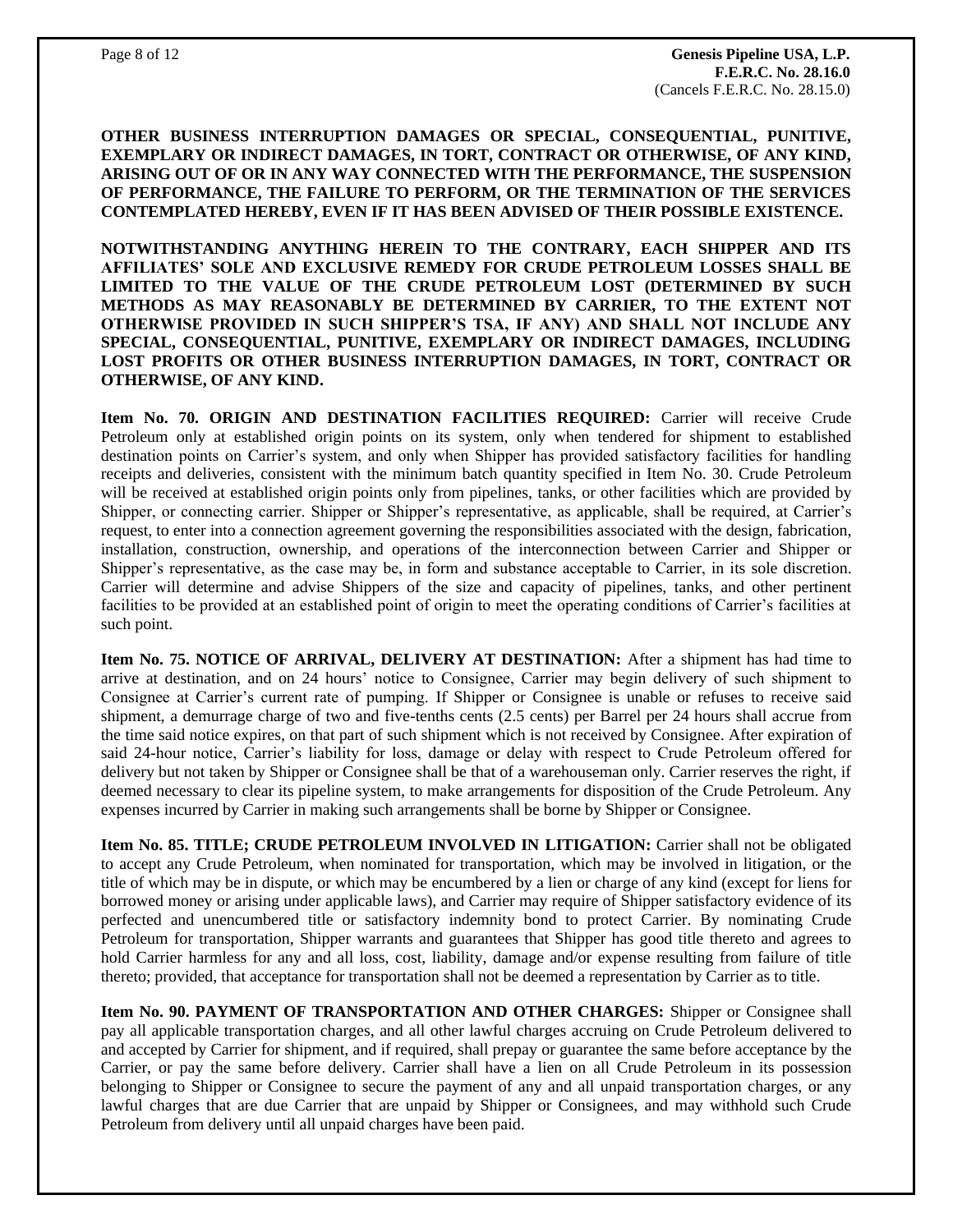If any charge remains unpaid after the due date of Carrier's invoice, then such amount due shall bear interest from the date of the invoice until paid, calculated at an annual rate equivalent to 120% of the Prime Rate in effect at the close of the business day on which payment was due, or the maximum rate allowed by law, whichever is the lesser.

**Item No. 95. INTERRUPTION AND CURTAILMENT:** Carrier may interrupt, curtail or reduce transportation service to Shippers for such periods of time as it may reasonably require for the purpose of effecting or allowing any repairs, maintenance, replacement, upgrading or other work related to Carrier's system and related facilities or downstream facilities in circumstances which do not constitute a Force Majeure event. If such interruption is due to a planned outage, Carrier shall make a reasonable effort to give prior notice of any operational interruption and, to the extent possible, Carrier shall provide Shipper with reasonable notice of any scheduled shut down for maintenance. Carrier will use commercially reasonable efforts to minimize the extent and duration of any interruption and the impact of such interruption on the operation of Carrier's system.

During such periods of interruption, Carrier shall curtail transportation and, if necessary, allocate available capacity in accordance with the procedures set forth in Item No. 45.

**Item No. 100. FORCE MAJEURE:** Neither Shipper nor Carrier shall be considered in default in the performance of its obligations hereunder (except for Shipper's obligations to make monetary payments or provide Financial Assurances), or be liable in damages or otherwise for any failure or delay in performance, when such failure is caused by reasons beyond the reasonable control of such Party, such as due to a strike, lockout, concerted act of workers or other industrial disturbance, fire, explosion, named storm, earthquake, flood or other natural catastrophe, civil disturbance, riot or armed conflict whether declared or undeclared, acts of terrorism, act of public enemy, war, curtailment, rationing or allocation of normal sources of supply of labor, materials, transportation, energy, or utilities, act of God, epidemic or pandemic, compliance with any act of government and any government regulations (whether or not valid, including the denial, delay, revocation, non-renewal or termination of a permit or license), loss or failure of, accident or damage to equipment or machinery (unless such loss, failure, accident or damage is caused by the gross negligence or willful misconduct of the Party claiming excuse hereunder), the delay or inability of such Party to acquire or retain any rights-of-way or easements or embargo ("Force Majeure"); *provided that* the ability of Shipper or Carrier to obtain better economic terms for the services provided hereunder shall not constitute Force Majeure.

In the event either Shipper or Carrier is rendered unable, wholly or in part, by a Force Majeure event to carry out its obligations or perform under these rules and regulations, it is agreed that on such Party's giving notice and full particulars of such Force Majeure event (including the nature of such event, its effect upon the notifying Party and an estimate of the extent and duration of any such Force Majeure event), in writing to the other Party within a reasonable time after the occurrence of the cause relied on, the obligations of both Parties hereto (except for Shipper's obligation to make monetary payments or provide Financial Assurances), so far as they are affected by such Force Majeure event, shall be suspended during the continuance of any inability to perform so caused, but for no longer period, and such cause shall, so far as possible using commercially reasonable efforts of such Party, be remedied with all reasonable dispatch, except that neither Party shall be compelled to resolve any strikes, lockouts, or other industrial disputes other than as it shall determine to be in its best interests.

**Item No. 105. CLAIMS, SUITS AND TIME FOR FILING:** Except as may be otherwise provided in a TSA, as a condition precedent to recovery from Carrier for loss, damage, or delay to shipments, claims must be filed in writing with Carrier within nine (9) months after delivery of the Crude Petroleum, or, in case of failure to make delivery, then within nine (9) months after a reasonable time for delivery has elapsed; and suits arising out of such claims shall be instituted against Carrier within two years from the day when notice in writing is given by Carrier to the claimant that Carrier has disallowed the claim or any part or parts thereof specified in the notice. Where claims are not filed or suits are not instituted thereon in accordance with the foregoing provisions, Carrier shall not be liable and such claims will not be paid.

**Item No. 120. GAUGING AND TESTING:** Crude Petroleum nominated to Carrier for transportation shall be gauged or metered and may be tested by a representative of Carrier prior to its receipt from Shipper, but Shipper shall have the right to be present or represented at the gauging and testing. Quantities shall be computed from the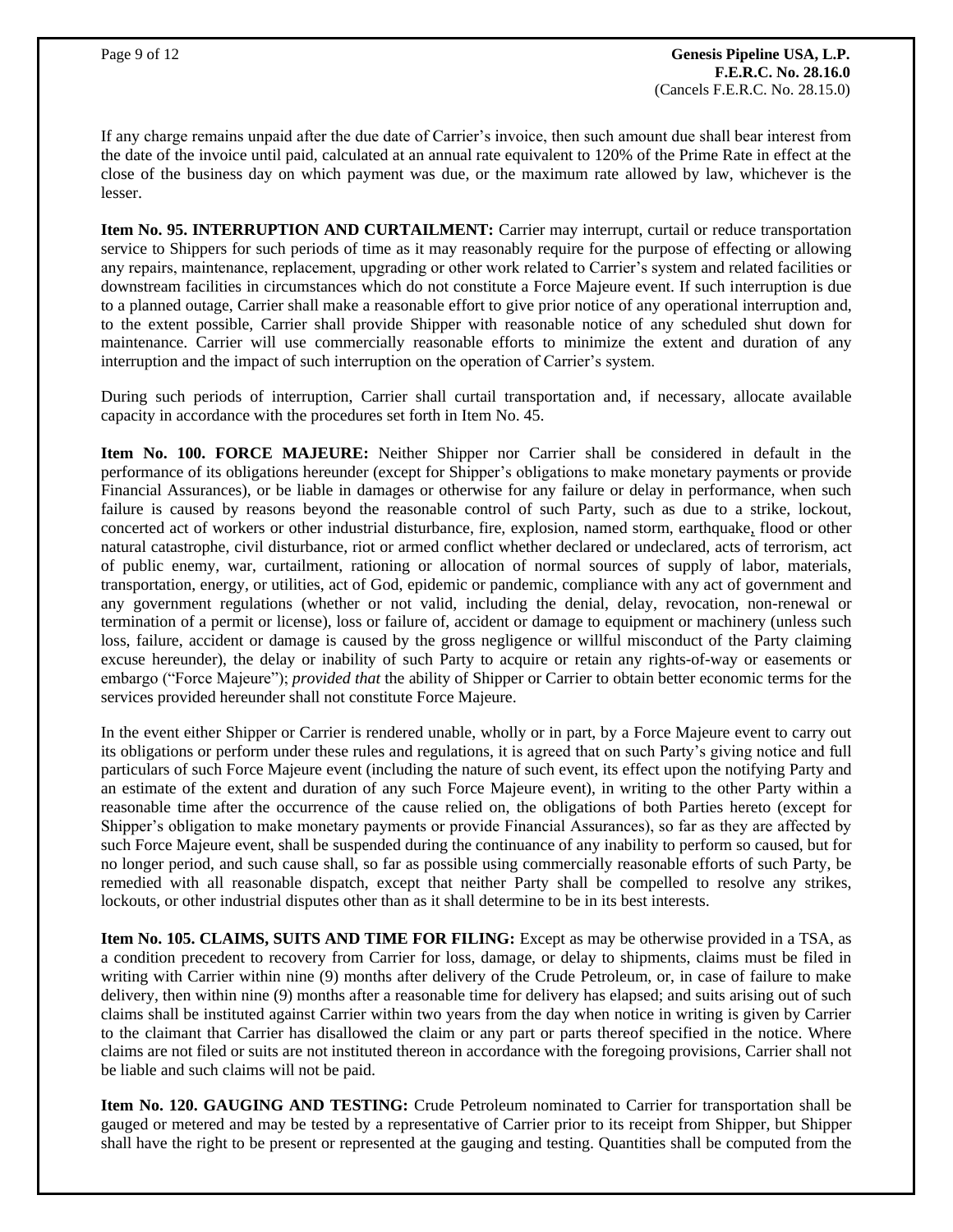tank tables on a 100 percent volume basis, or, when agreed upon, quantities may be measured through meters. All shipments will be received and delivered with volume corrected as to temperature from observed degrees Fahrenheit to 60 degrees Fahrenheit. The Centrifuge method, or other methods agreed upon, shall be used for ascertaining the percentage of basic sediment, water or other impurities in the shipment and the full amount of basic sediment, water and other impurities, thus determined, shall be deducted from the corrected volume. Carrier shall have the right to enter upon the premises where Crude Petroleum is received and have access to any and all tanks, storage receptacles, or meters for the purpose of gauging, metering or testing and to make any examination, inspection, measurement or test authorized in these rules and regulations.

#### **Item No. 125. DEDUCTIONS AND QUANTITIES DELIVERABLE:**

A. All shipments of Crude Petroleum of A.P.I. Gravity of 50 degrees or above shall be subject to a deduction to cover the shrinkage resulting from the mixture thereof, in the facilities of Carrier, with Crude Petroleum of A.P.I. Gravity of 49.9 degrees or less according to the following table:

| A.P.I. GRAVITY |         |               | % DEDUCTION |
|----------------|---------|---------------|-------------|
|                |         |               |             |
| $50^{\circ}$   | Through | $59.9^\circ$  | 1%          |
| $60^\circ$     | Through | $74.9^\circ$  | 2%          |
| $75^{\circ}$   | Through | $84.9^\circ$  | 3%          |
| $85^{\circ}$   | Through | $94.9^\circ$  | 4%          |
| $95^\circ$     | Through | $104.9^\circ$ | 5%          |
| $105^\circ$    | Through | $120.9^\circ$ | 6%          |

B. Unless otherwise specified on individual tariffs making reference to these rules and regulations, the quantity deliverable by Carrier shall be the net corrected volume, as outlined in Item No. 120, less the applicable deduction for shrinkage. Transportation charges will be assessed on the net balance thus reduced. As an allowance for losses or gains of Crude Petroleum, including evaporation, shrinkage, measurement inaccuracies and interface losses, Carrier shall be allowed a loss allowance incident to the receipt, temporary storage, transportation and redelivery of Crude Petroleum equal to the sum of onetwentieth of one percent (0.05%) and the applicable shrinkage (the "Loss Allowance"). The Loss Allowance will be reconciled on an annual basis, or some other basis as determined by Carrier if not otherwise specified in a TSA, against the actual gains and losses experienced by Carrier over such period. To the extent a loss of Crude Petroleum exists which exceeds the Loss Allowance, Carrier shall replace barrels due to each Shipper either in kind or in cash, at Carrier's election.

**Item No. 130. EVIDENCE OF RECEIPTS AND DELIVERIES:** Crude Petroleum received from Shipper and delivered to the Consignee shall, in each instance, be evidenced by tickets, showing opening and closing tank gauges or meter readings, as applicable, temperature, basic sediment and water, and any other data essential to the determination of quantity. Unless otherwise agreed by Carrier, such tickets shall be jointly signed by representatives of Carrier and Shipper or Consignee, as appropriate, and shall constitute full receipt for the Crude Petroleum received or delivered.

**Item No. 135. UNLOADING AND PUMPING CHARGES:** Shipments unloaded from barges, tank trucks, rail cars, or third-party pipelines into facilities of Carrier and/or loading aboard tank cars or delivery to Shipper's or Consignee's tanks where the receiving station has to perform additional pumping service, in each case may be subject to a per-Barrel charge if specified on individual tariffs making reference to these rules and regulations. Such charges will be in addition to all other transportation charges.

**Item No. 140. INTRASYSTEM CHANGE IN OWNERSHIP:** Notice of change in ownership of Crude Petroleum will be recognized and recorded only where such Crude Petroleum entered the Carrier's System and only on a monthly basis. Statements denoting ownership transactions will be provided to the applicable Transferors and Transferees. Carrier will not provide any information as to the quality of the Crude Petroleum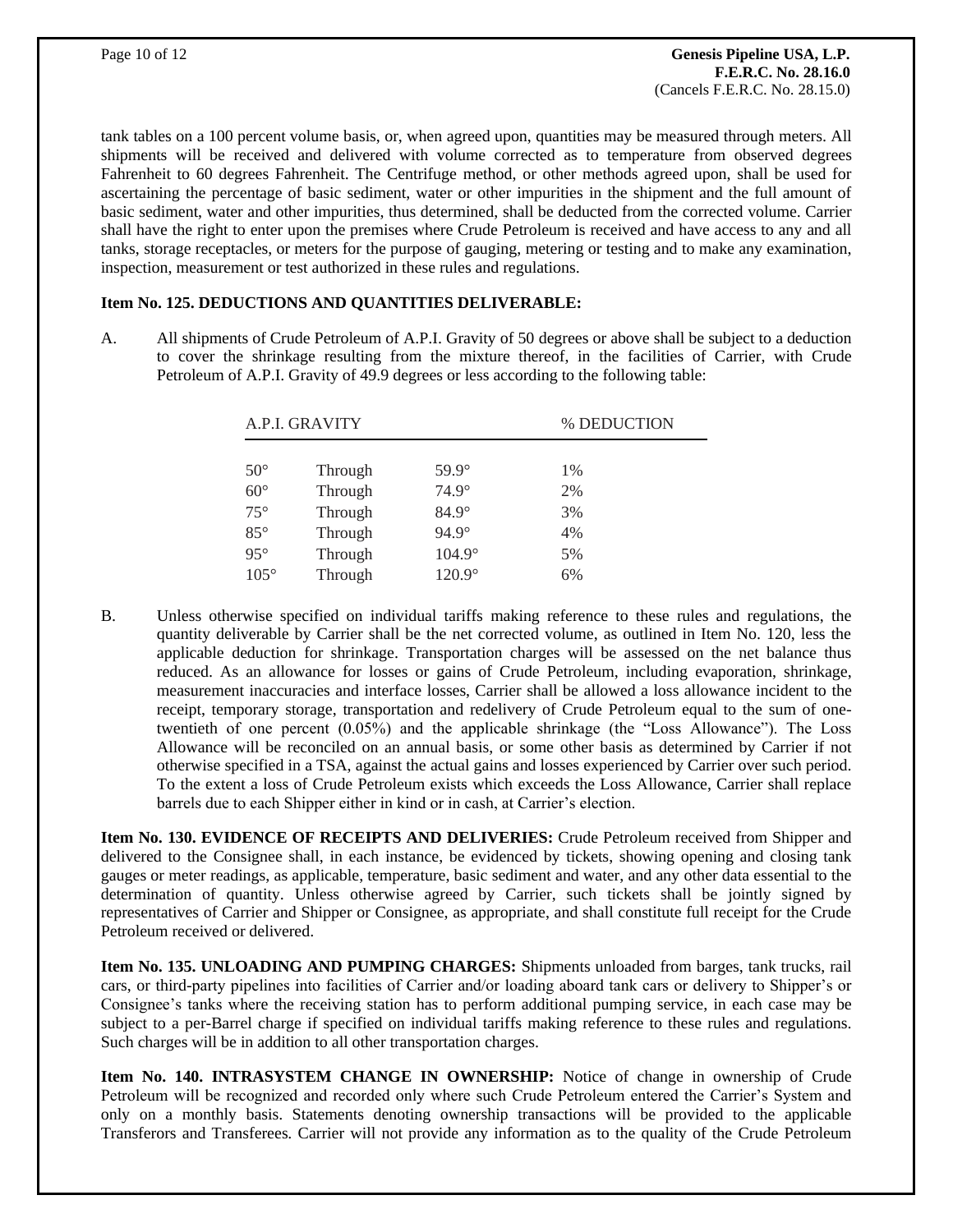subject to changes in ownership except for A.P.I. Gravity on current receipts when requested. A Transferor will be permitted to make only one transfer at a location per month. The Transferee will thence become Shipper and pay all tariff charges from the transfer location.

Carrier shall not be obligated to recognize and record changes in ownership of Crude Petroleum during any Operating Month unless the Transferor and Transferee requesting the Carrier to recognize and record the change in ownership shall, each, on or before the 25th day of the preceding calendar month provide written notice to the Carrier containing like data relative to the kind, quantity, source, location, Transferor and Transferee of the Crude Petroleum. Carrier shall not be obligated to accept any modification in said notice unless confirmed in writing by the Transferor and Transferee on or before the last day of the calendar month preceding the Operating Month.

When the quantity of the Crude Petroleum received during the Operating Month is not equivalent to the quantity of the Crude Petroleum subject to the notice of change in ownership, the Carrier will recognize and record the change in ownership only to the extent of the quantity received.

A notice of change in ownership of Crude Petroleum shall be deemed a warranty that the Transferor has unencumbered title to the Crude Petroleum identified in its notice at the time of change in ownership.

**Item No. 150. STORAGE IN TRANSIT:** Carrier may have working tanks required to support its transportation operations, but has no other available tankage. Therefore, unless otherwise specifically stated in a tariff making reference to these rules and regulations, Carrier does not have facilities for rendering, nor does it offer, a storage service. Provisions for storage in transit in facilities furnished by Shipper at points on Carrier's system will be permitted to the extent authorized under individual tariffs.

**Item No. 155. PIPEAGE OR OTHER CONTRACTS:** Separate pipeage and other contracts may be required of a Shipper, in accordance with the applicable tariff and these rules and regulations, before any duty of transportation by the Carrier shall arise.

**Item No. 160. EASEMENTS:** Each Shipper shall, and shall cause its affiliates to, grant Carrier and its affiliates without charge, a right of way easement to install, maintain, repair, alter, use, operate and remove such parts of any of Carrier's pipelines or other facilities at any destination or receipt point at which such Shipper's Crude Oil may be delivered as are or shall be located in, on, through and across the land of such Shipper or its affiliates and a right of ingress to and from such pipelines and other facilities.

#### **Item No. 165. RATES**

## **TABLE OF RATES**

| Origin                                                               | <b>Destination</b>                                                                   | Rate           |
|----------------------------------------------------------------------|--------------------------------------------------------------------------------------|----------------|
| Port Hudson Terminal,<br>Port Hudson, Louisiana                      | Scenic Station Terminal and Rail<br>Facility,<br>Baton Rouge, Louisiana              | $[I]$ \$0.3169 |
| Scenic Station Terminal and Rail<br>Facility, Baton Rouge, Louisiana | Anchorage Tank Farm,<br>Port Allen, Louisiana                                        | $[I]$ \$0.3169 |
| Scenic Station Terminal and Rail<br>Facility                         | Port Hudson Terminal,<br>Port Hudson, Louisiana                                      | $\pi$ \$0.3169 |
| Scenic Station Terminal and Rail<br>Facility                         | ExxonMobil Pipeline Company<br>("EMPCo") Anchorage Station, Port<br>Allen, Louisiana | $\pi$ \$0.3169 |

#### **Rates in Dollars per Barrel, Payable in United States Currency**